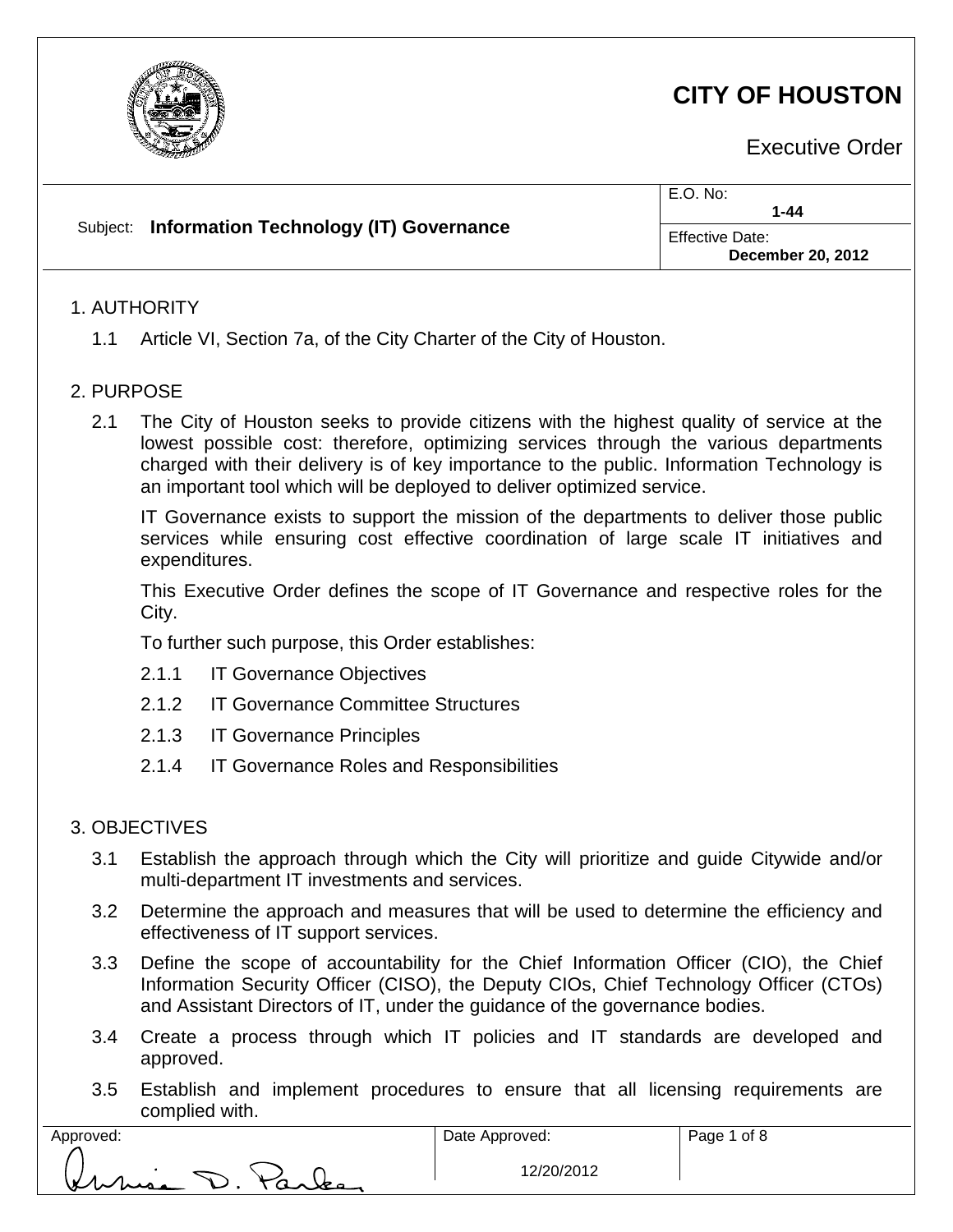## 4. SCOPE

4.1 All City departments and divisions are required to adhere to this procedure.

## 5. PROCESS OVERVIEW

- 5.1 IT Governance is the overall framework within which the City specifies decision rights and accountabilities for large scale IT services and products. IT Governance provides a process for consistent and objective decision making, supporting the mission of the departments. The following are key components of the City's IT Governance process:
	- 5.1.1 Business Alignment: All IT initiatives are prioritized to directly support the business needs of the department(s) and the City's strategic priorities, paying particular attention to prioritization, the capability and capacity of the City.
	- 5.1.2 Investment Management: Investments are prioritized by fund source based on business need, expected benefits, and potential risks. Funding is allocated to appropriate IT operational and capital expenditures, oversight of delivery against approved funds and visibility into the procurement and vendor management processes required to deliver approved projects and services.
	- 5.1.3 Risk Management: The identification, assessment, and prioritization of risks and controls which ensures appropriate visibility and oversight in the management of IT related risks on large scale IT projects (risks will include but not be limited to information security, operational, financial, vendors, and capital projects).
	- 5.1.4 Performance Management: Active monitoring of the leading and lagging indicators that underpin effective, timely, cost effective delivery of large scale IT projects and services, with the evolution of IT capability and capacity.
	- 5.1.5 Compliance Management: Maintains compliance, security and confidentiality of sensitive areas of operations, including but not limited to, law enforcement sensitive information systems, including those which may be driven by federal, state or local regulation or direction. Ensures that all software licensing obligations and requirements are complied with.

### 6. COMMITTEE STRUCTURES

- 6.1 The City will establish the following IT governance committees:
	- 6.1.1 IT Governance Board (overall oversight of large scale IT services and spending)
	- 6.1.2 IT Operating Committee (operational governance of IT services)
- 6.2 IT Governance Board
	- 6.2.1 Purpose
		- 6.2.1.1 Establish priorities for Citywide and shared services IT investment projects.
		- 6.2.1.2 Provide oversight of performance of IT projects and programs.
		- 6.2.1.3 Monitor and establish goals for overall IT service delivery and IT investment performance.

| Subject:                               | E.O. No.: | -44 | Page 2 of 8 |
|----------------------------------------|-----------|-----|-------------|
| Information Technology (IT) Governance |           |     |             |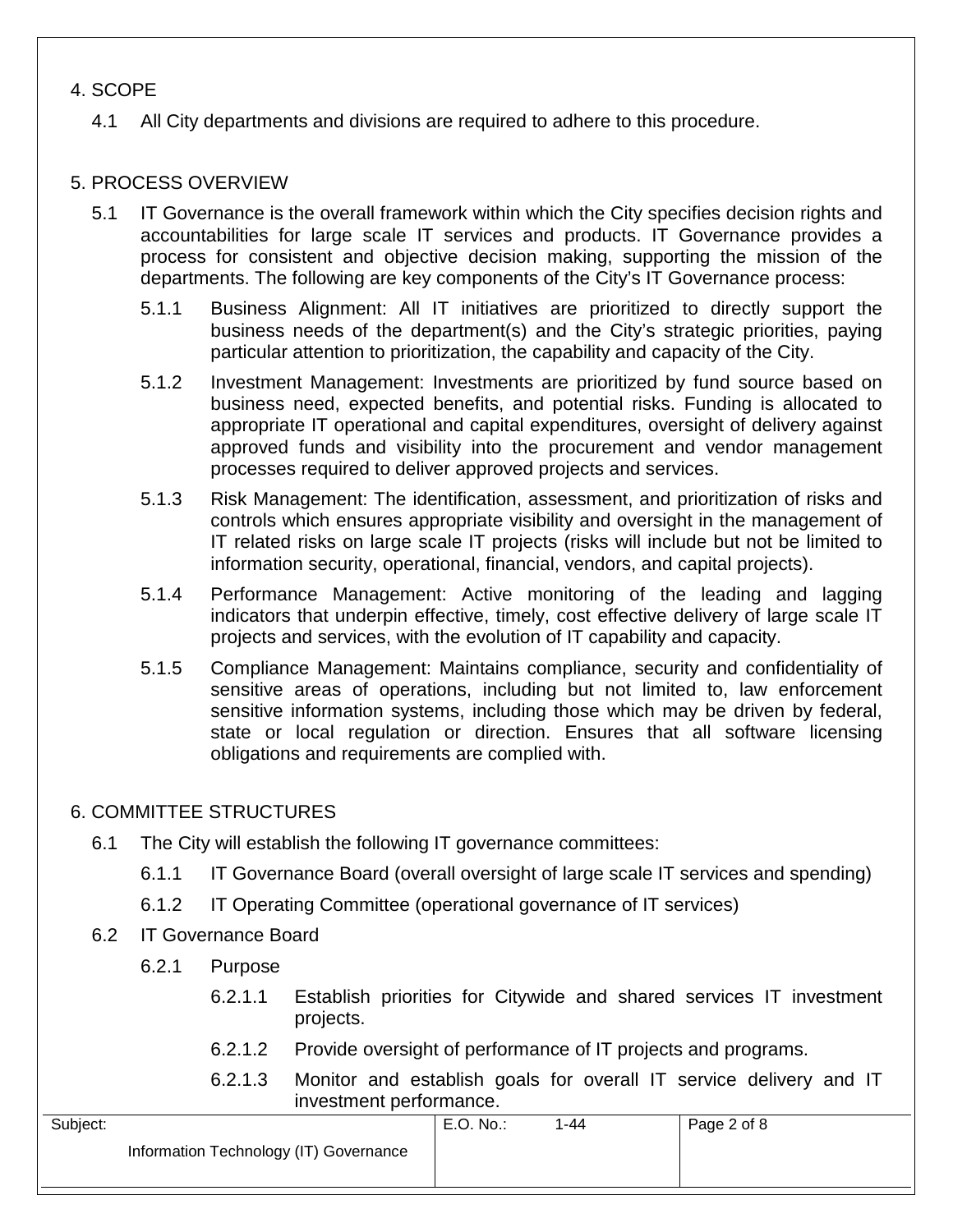- 6.2.1.4 Oversee development of management action plans related to key IT risks.
- 6.2.1.5 Review and approve IT recommendations defined by the Operating Committee as appropriate for IT services, policies and procedures.
- 6.2.2 Attendees (10 total, appointed by the Mayor)
	- 6.2.2.1 Chair Mayor's office designee.
	- 6.2.2.2 Voting Members Nine, including the Finance & Human Resources Directors, who are standing members.
	- 6.2.2.3 Non-Voting Members Chief Information Officer (CIO).
- 6.2.3 Frequency
	- 6.2.3.1 Budget cycle (x2) or as needed by the Citywide budgeting cycle.
	- 6.2.3.2 Monthly/Quarterly or as directed by the Chair.
- 6.3 IT Operating Committee
	- 6.3.1 Purpose
		- 6.3.1.1 Define Citywide IT policies, procedures and standards, including procedures to ensure that software licensing requirements are complied with, to be approved by the IT Governance Board.
		- 6.3.1.2 Define scope of IT services, to be approved by the IT Governance Board.
		- 6.3.1.3 Review IT service delivery standards, large scale project portfolio, and cost performance on a monthly basis.
		- 6.3.1.4 Define IT capabilities required to meet the ongoing needs of each IT department for core and shared services across the City.
		- 6.3.1.5 Oversee asset life-cycle of business applications and technology architecture appropriate for the deployment to the City. Define Citywide IT architectural standards.
		- 6.3.1.6 Define improvement initiatives related to operation of IT services.
		- 6.3.1.7 Approve Citywide IT security policies, standards and processes as proposed by the CISO.
	- 6.3.2 Attendees
		- 6.3.2.1 Chair Chief Information Officer (CIO).
		- 6.3.2.2 Chief Information Security Officer (CISO).
		- 6.3.2.3 CTOs, Deputy CIOs, Assistant Directors of IT.
		- 6.3.2.3 Non-voting legal advisor appointed by City Attorney.
		- 6.3.2.4 Not to exceed eleven members (plus legal representative).
	- 6.3.3 Frequency

#### 6.3.3.1 Monthly or as directed by the Chair.

| Subject:                               | E.O. No. | $1 - 44$ | Page 3 of 8 |
|----------------------------------------|----------|----------|-------------|
| Information Technology (IT) Governance |          |          |             |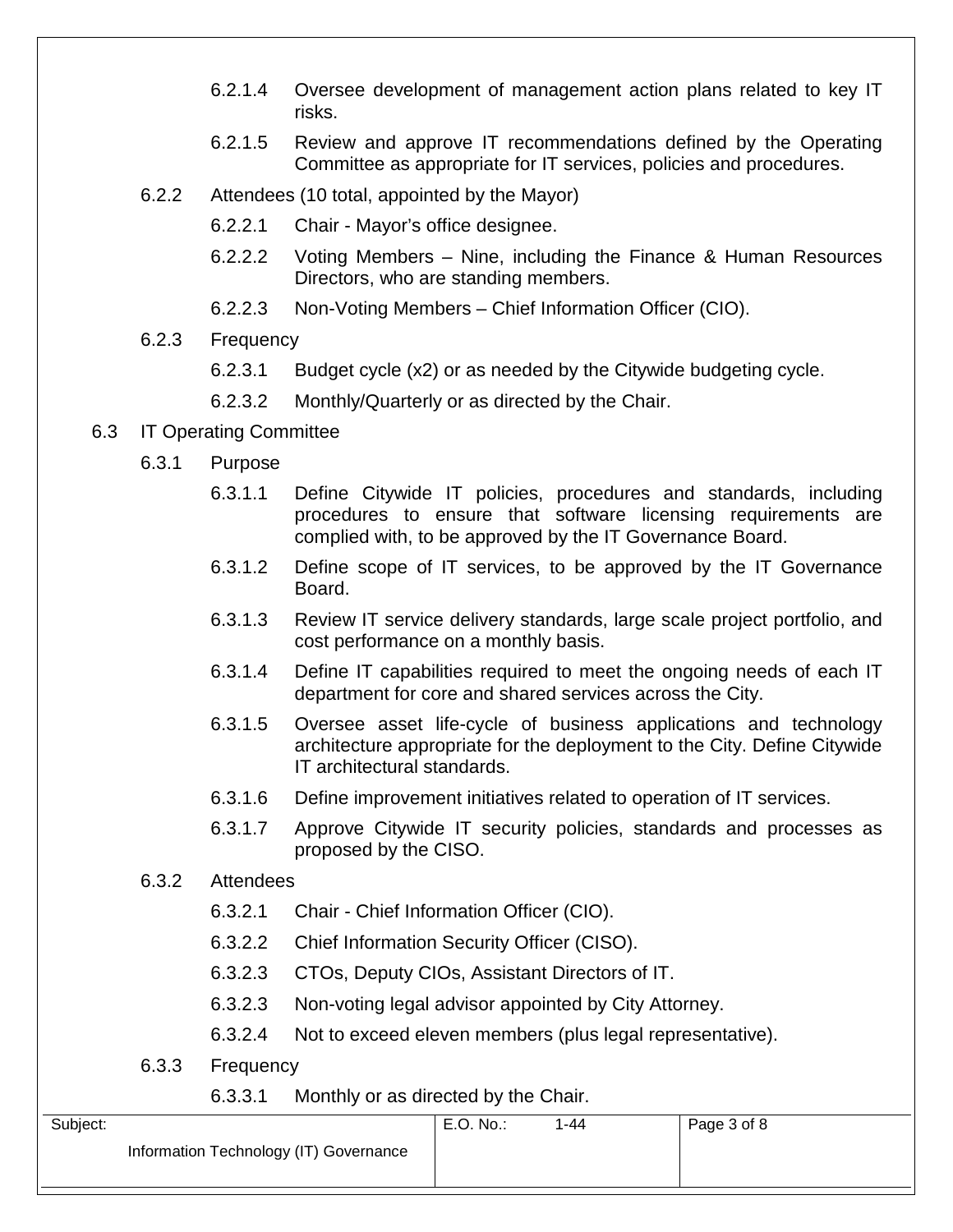- 6.4 IT Governance Committees Voting Principles
	- 6.4.1 The following voting principles will be established:
		- 6.4.1.1 Agenda of topics to be addressed by each meeting will be issued, by the Chair, at least two business days in advance of the meeting; and proposed decisions for the committees will be issued at least two business days in advance of the meeting.
		- 6.4.1.2 Proxies for committee members have the ability to vote proxies for the IT Governance Board must be alternate department directors.
		- 6.4.1.3 No quorum will be required for action to take place as departments are expected to attend.
- 7. PRINCIPLES
	- 7.1 The City's IT organizations function in a federated model where all departmental IT organizations participate in the governance process with the CIO and governance bodies. In a federated model, the Citywide IT unit has responsibility for architecture, common infrastructure, standards and shared services, while department IT organizations have responsibility for application resources and services that directly impact their business.
	- 7.2 The CIO receives general direction from the IT Governance Board regarding the Citywide and/or multi-department IT business requirements of the City.
	- 7.3 The IT Governance Board drives the decision making around business needs and policies and seeks to maximize the performance of departmental services to the public using IT and other tools.
	- 7.4 The City shall offer IT Services in three distinct models:
		- 7.4.1 Citywide (Core) Services These include information management functions common to the entire City as an enterprise and managed by one department or entity on behalf of all departments. Their performance is overseen by the Governance Board.
		- 7.4.2 Shared Services (multiple departments) These are typically created and maintained by one department to service multiple departments with similar functions to facilitate sharing of applications and data. Their performance is overseen by the departments that utilize the shared service and delivered by the center of excellence.
		- 7.4.3 Departmental Services These are services and process that meet the needs of individual departments. While these services must also adhere to the City policy and standards driven by best practices, they are typically delivered by departments and are overseen by their department director.
	- 7.5 Primary decision making related to IT investment, service and goal priorities will be directed by the IT Governance Board.
	- 7.6 A secondary IT Operating Committee will manage implementation of the policies, investment priorities and operational performance goals approved by the IT Governance Board, and will develop proposed policies, standards and processes for review and approval by the IT Governance Board.

| Subject:                               | E.O. No. | $1 - 44$ | Page 4 of 8 |
|----------------------------------------|----------|----------|-------------|
| Information Technology (IT) Governance |          |          |             |
|                                        |          |          |             |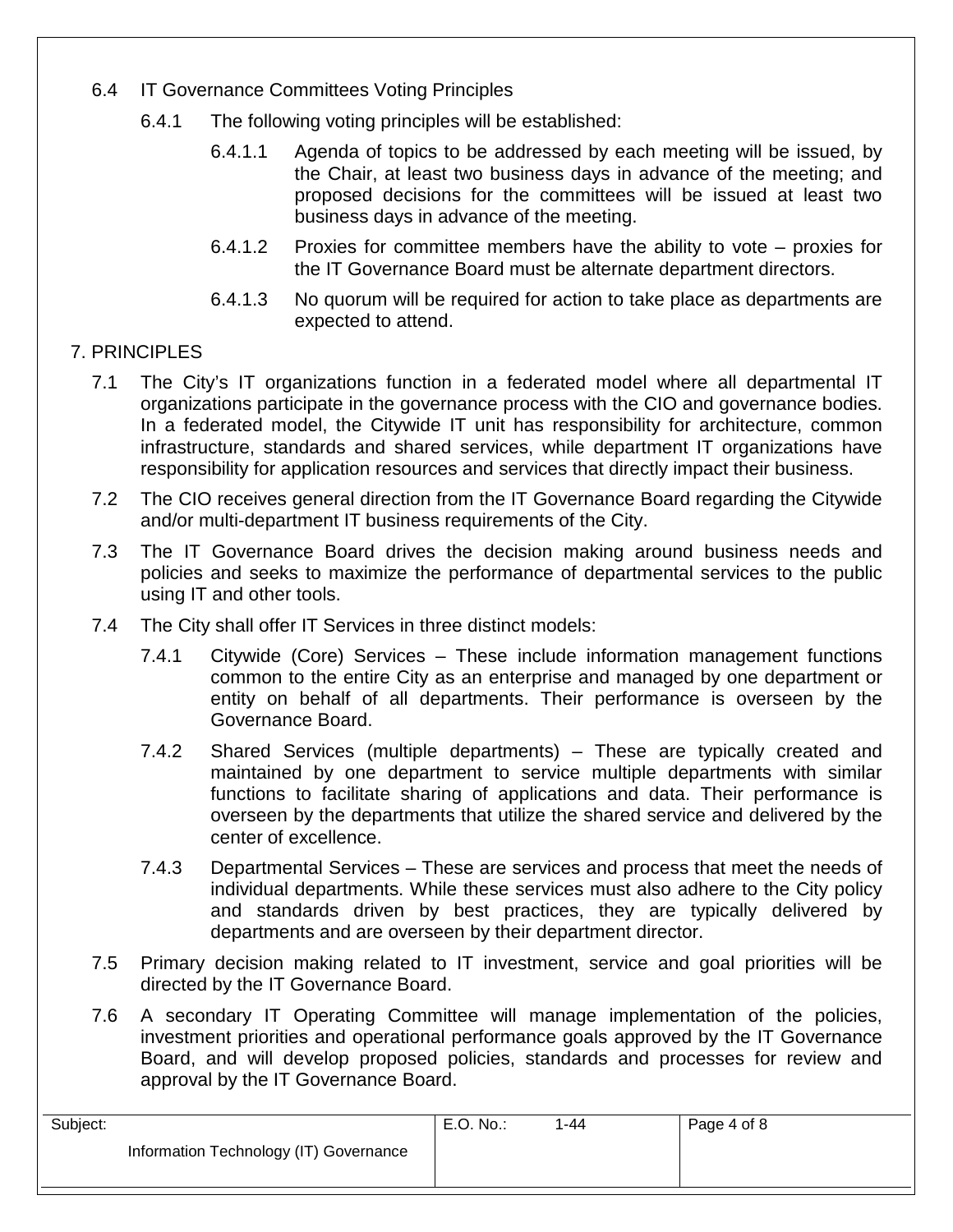- 7.7 A three year rolling IT Strategic Plan, which will be created by the governance bodies, is mandated that articulates the large scale IT investment strategy and activities for the City. The IT Strategic Plan shall be reviewed annually to reflect changes in departmental objectives.
- 7.8 Where appropriate IT management standards do not exist, the governance bodies will drive the standard, provided that the standard is reached in accordance with mandatory policies approved by the IT Governance Board and Citywide procurement policy.
- 7.9 City of Houston departments will seek to leverage existing technology investments when buying additional products, in an effort to move toward Citywide standard and effective reuse of existing acquisitions.
- 7.10 Where new or additional capabilities are required, package solutions are preferred over building custom solutions.
- 7.11 Financial transparency will be sought for large-scale IT investments. Allocation of costs must comply with federal regulations (i.e. revenue diversion) and bond covenants.
- 7.12 Career development and progression programs will be developed for all IT professionals employed by the City; led by the CIO with collaboration from IT departments.
- 7.13 IT Citywide and shared services will be delivered pursuant to service level agreements entered into by supported and supporting departments and delivery will be continuously assessed against the standards of the agreements and leading practices. These will be implemented on an as needed basis. Structured improvement plans will be agreed as a core component of the IT operational plans.
- 7.14 Good practice risk and control frameworks will be defined and implemented across the City of Houston IT assets and processes leveraging international standards such as Common Objects for Information and Related Technology (COBIT) and Information Technology Infrastructure Library (ITIL).
- 7.15 For security and operational purposes, law enforcement technology services and projects, especially those operating with or under Homeland Security, FBI, Texas DPS or other federal, state or law enforcement agencies or affecting the security of police operations, remain under the supervision and control of the Chief of Police. In addition, the Houston Police Department, through the Chief of Police, shall continue to deliver IT products and services to other law enforcement and justice agencies throughout the region in accordance with the security, operational and performance standards applicable. However, the Houston Police Department, through the auspices of its Chief Technology Officer, shall be required to operate wherever possible or feasible within all standards, policies and practices as established by the governance process and shall seek to fully participate in all City of Houston IT related activities.

## 8. RESPONSIBILITIES

8.1 Information Technology in the City of Houston will be delivered in a federated model under the policies set by the IT Governance Board under the general direction and coordination of the CIO. Alignment between the operational departments and the CIO will be overseen by the IT Governance Board. Each operational department will have an individual (shared in the case of smaller departments) who will be directly responsible for IT delivery in the business department.

| Subject:                               | E.O. No.: | 1-44 | Page 5 of 8 |
|----------------------------------------|-----------|------|-------------|
| Information Technology (IT) Governance |           |      |             |
|                                        |           |      |             |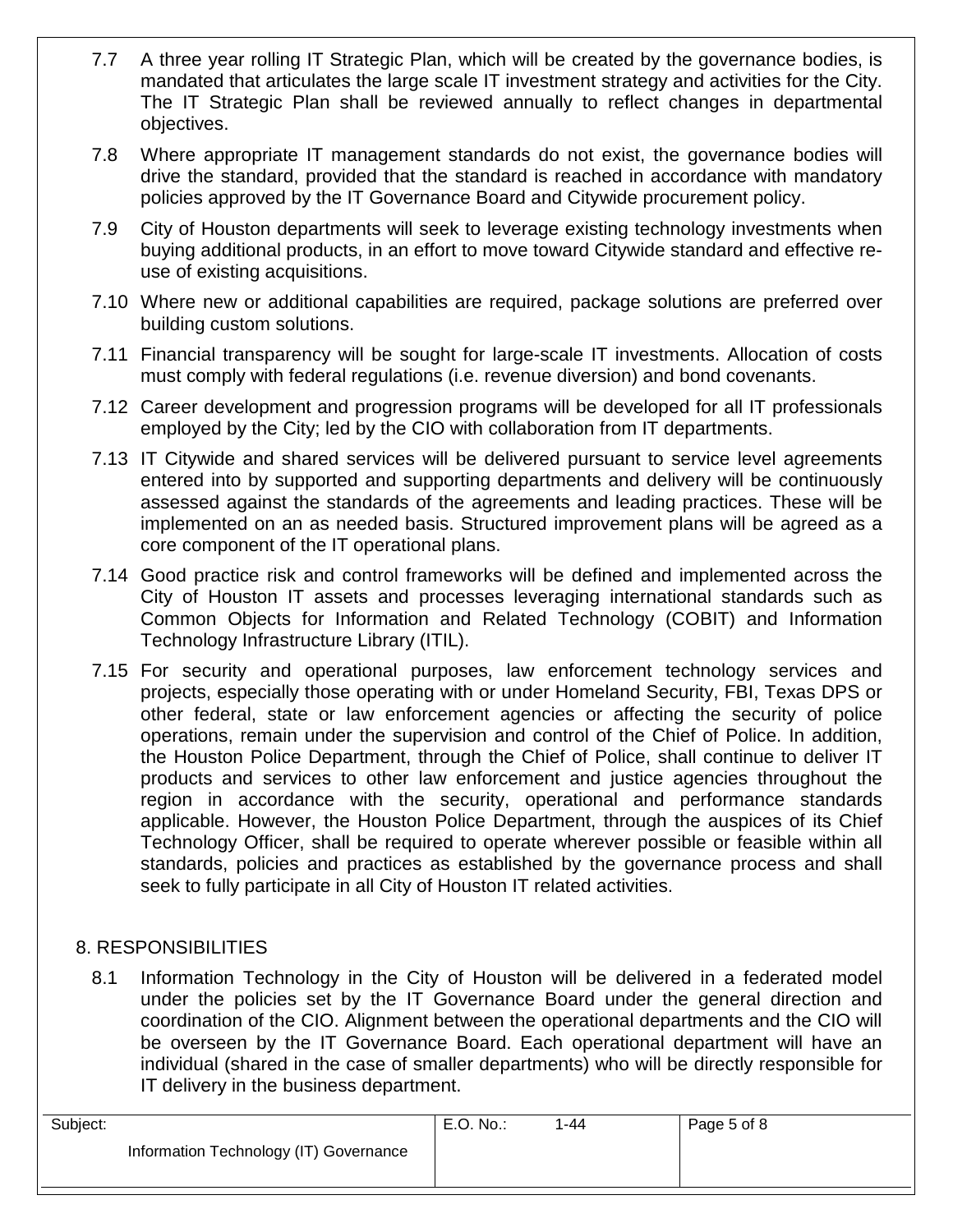#### 8.1.1 Department Directors

- 8.1.1.1 Oversee and prioritize demand for IT solutions and IT services.
- 8.1.1.2 Ensure the overall alignment of IT solutions with citizen service processes.
- 8.1.1.3 Oversee the implementation of appropriate controls related to IT delivery and IT investment management.
- 8.1.1.4 Budget for resources necessary to operate and maintain IT investments throughout the system life cycle, including replacement of assets.
- 8.1.1.5 Account for the development of IT strategic plans as a component of the overall department business strategy.
- 8.1.1.6 Assist the CIO in the oversight of IT service delivery performance and IT cost optimization delivered by the central IT department.
- 8.1.1.7 Oversee departmental IT investments and service delivery across the department.
- 8.1.2 Chief Information Officer (CIO)
	- 8.1.2.1 Operate under the general direction of the IT Governance Board and in accordance with the IT Governance Principles.
	- 8.1.2.2 Oversee of all large scale IT investment service delivery across the City which central IT may operate.
	- 8.1.2.3 Account for the development of IT strategy for the City, as approved by the IT Governance Board.
	- 8.1.2.4 Account for development of professional IT staff, standards and policies, with input from departmental IT. Recommend standards for IT customer service for IT services across the City.
	- 8.1.2.5 Facilitate planning for innovation and use of IT across the City of Houston.
	- 8.1.2.6 Facilitate cost effective deployment and operation of high performance IT services.
	- 8.1.2.7 Manage Citywide IT risk as directed by the IT Governance Board.
	- 8.1.2.8 Deliver IT Services provided by IT within the federated model to agreed levels of performance, budget and policies.
	- 8.1.2.9 Maintain all Citywide IT policies, standards and compliance.
	- 8.1.2.10 Develop and deliver IT services initiatives across the City as approved by the IT Governance Board.
	- 8.1.2.11 Plan, secure required funding and executes the maintenance and sustainment of the IT products and services.
	- 8.1.2.12 Report on a regular basis to the IT Governance Board on the performance of IT services.

| Subject:                               | E.O. No.: | -44 | Page 6 of 8 |
|----------------------------------------|-----------|-----|-------------|
| Information Technology (IT) Governance |           |     |             |
|                                        |           |     |             |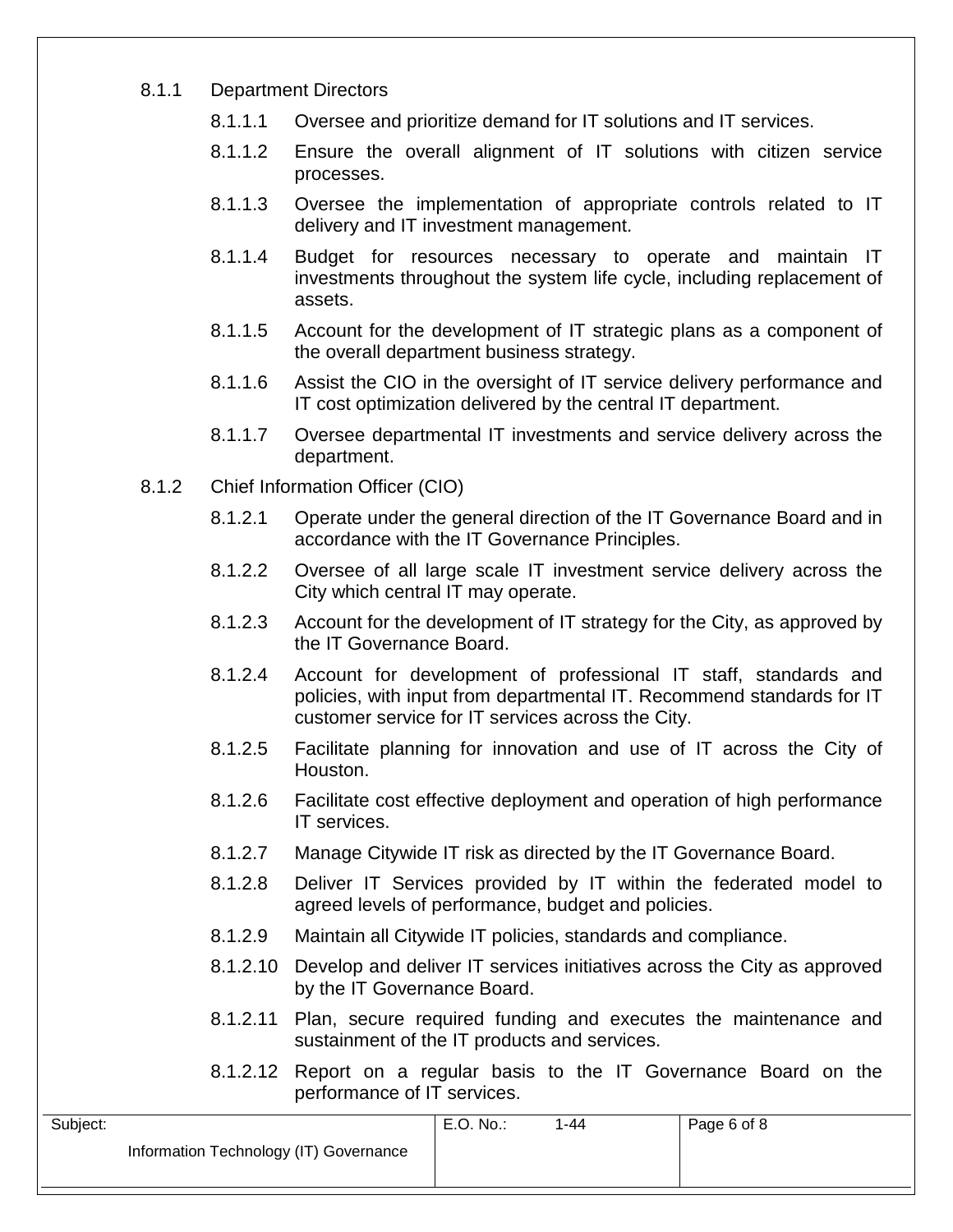- 8.1.3 Chief Information Security Officer (CISO)
	- 8.1.3.1 Report to the CIO.
	- 8.1.3.2 Develop, coordinate, and implement policies, standards and procedures for the management of Citywide security risks, IT security and compliance in accordance with the IT Governance Board's direction.
	- 8.1.3.3 Propose and maintain IT security standards and controls for approval by the IT Governance Board.
	- 8.1.3.4 Verify compliance with approved IT security controls and software licensing requirements.
	- 8.1.3.5 Provide guidance on IT security and compliance related policies, processes and standards.
	- 8.1.3.6 Work with specific departments which may have specialized security requirements to 1) ensure that conflicts do not arise between specialized security requirements and other security or proposed City policies; 2) coordinate any and all security compliance efforts with all departments before carrying out any verifications that take place within said department facilities or on or with said department equipment, personnel or services; and 3) coordinate with all specialized departments prior to implementation of mitigation efforts or security changes on systems, equipment or services used by specific department.
- 8.1.4 CTOs, Assistant Directors of IT, Deputy CIOs
	- 8.1.4.1 Collaborate with the CIO, CTOs and Assistant Directors of IT for planning and delivery of cost effective, high performance services to the City.
	- 8.1.4.2 Ensure that their department delivers IT products and services that are in compliance with the IT Governance Board approved citywide policies and processes.
	- 8.1.4.3 Account for and manage IT financial and IT procurement related to their department and ensuring appropriate transparency of IT costs and IT suppliers within their department in accord with the standards and policies and IT Governance principles.
	- 8.1.4.4 Manage departmental IT demand.
	- 8.1.4.5 Develop IT strategy relevant to their function.
	- 8.1.4.6 Develop professional IT staff within their division.
	- 8.1.4.7 Deliver IT services to a level that is acceptable and appropriate to the needs of the department and comply with Citywide policies.
	- 8.1.4.8 Manage cost effective deployment and operation of high performance IT services.

| Subject:                               | E.O. No.: | 1-44 | Page 7 of 8 |
|----------------------------------------|-----------|------|-------------|
| Information Technology (IT) Governance |           |      |             |
|                                        |           |      |             |